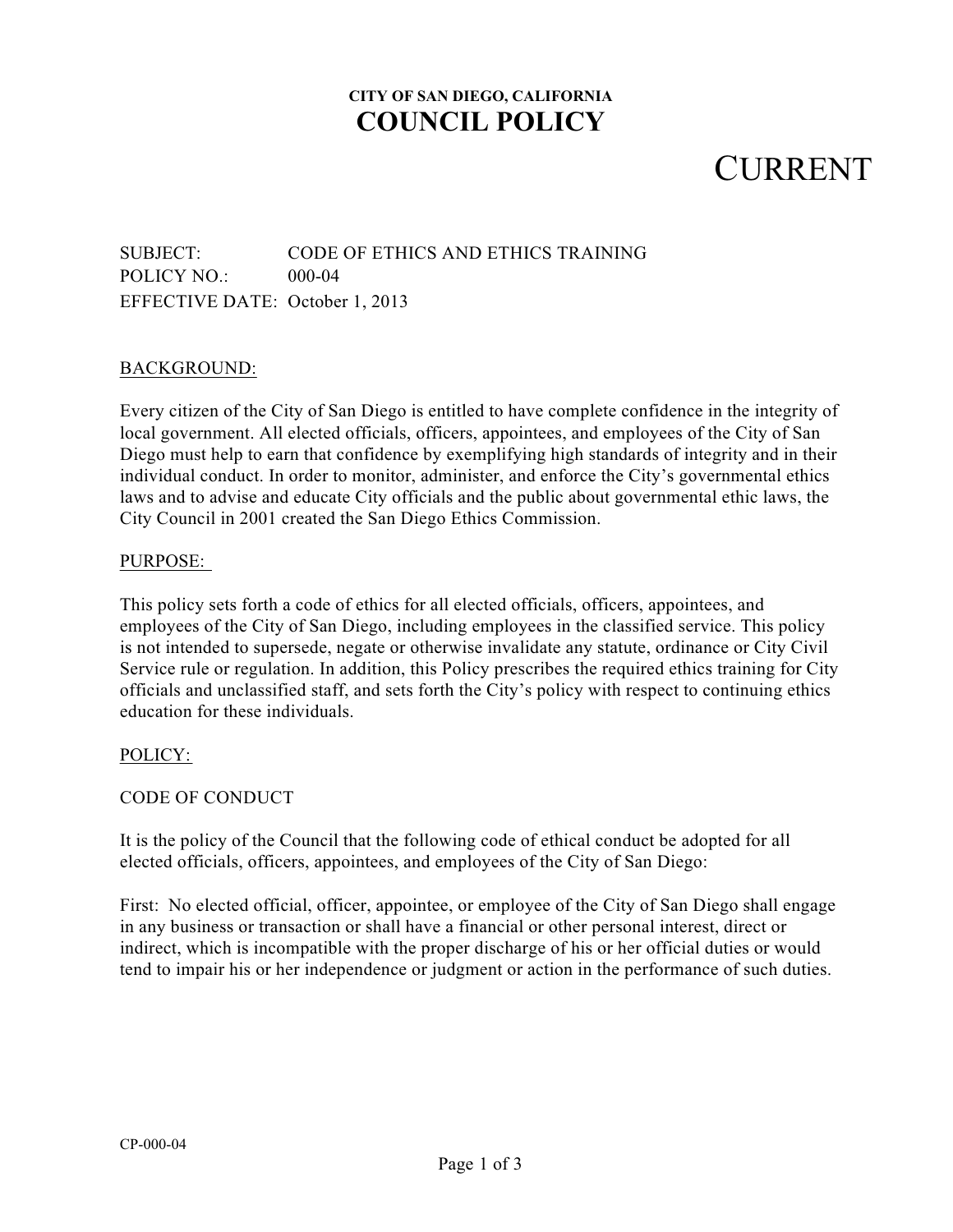## **CITY OF SAN DIEGO, CALIFORNIA COUNCIL POLICY**

# CURRENT

Second: No elected official, officer, appointee, or employee of the City of San Diego shall engage in any enterprise or activity which results in any of the following:

- (a) Using the prestige or influence of the City of San Diego office or employment for anyone's private gain or advantage.
- (b) Using time, facilities, equipment, or supplies of the City of San Diego for anyone's private gain or advantage.
- (c) Using official information not available to the general public for private gain or advantage.
- (d) Receiving or accepting money or other consideration from anyone other than the City of San Diego for the performance of acts done in the regular course of employment or duty.
- (e) Receiving or accepting, directly or indirectly, any gift or favor from anyone doing business with the City of San Diego under circumstances from which it could reasonably be inferred that such was intended to influence that elected official, officer, appointee, or employee in his or her official employment or duties, or as a reward for official action.
- (f) Engaging in or accepting private employment or rendering services for private interests when such activities are incompatible with the proper discharge of official responsibilities or duties.

Third: Every elected official, officer, appointee, employee, and consultant required to file a Statement of Economic Interests (Form 700) shall disclose on that form all information required by the Political Reform Act or the applicable Conflict of Interest Code approved by the City Council in its role as the code reviewing body.

#### ETHICS TRAINING

The following individuals shall complete an ethics training program prescribed by the City of San Diego Ethics Commission:

(a) the Mayor, members of the City Council, and the City Attorney;